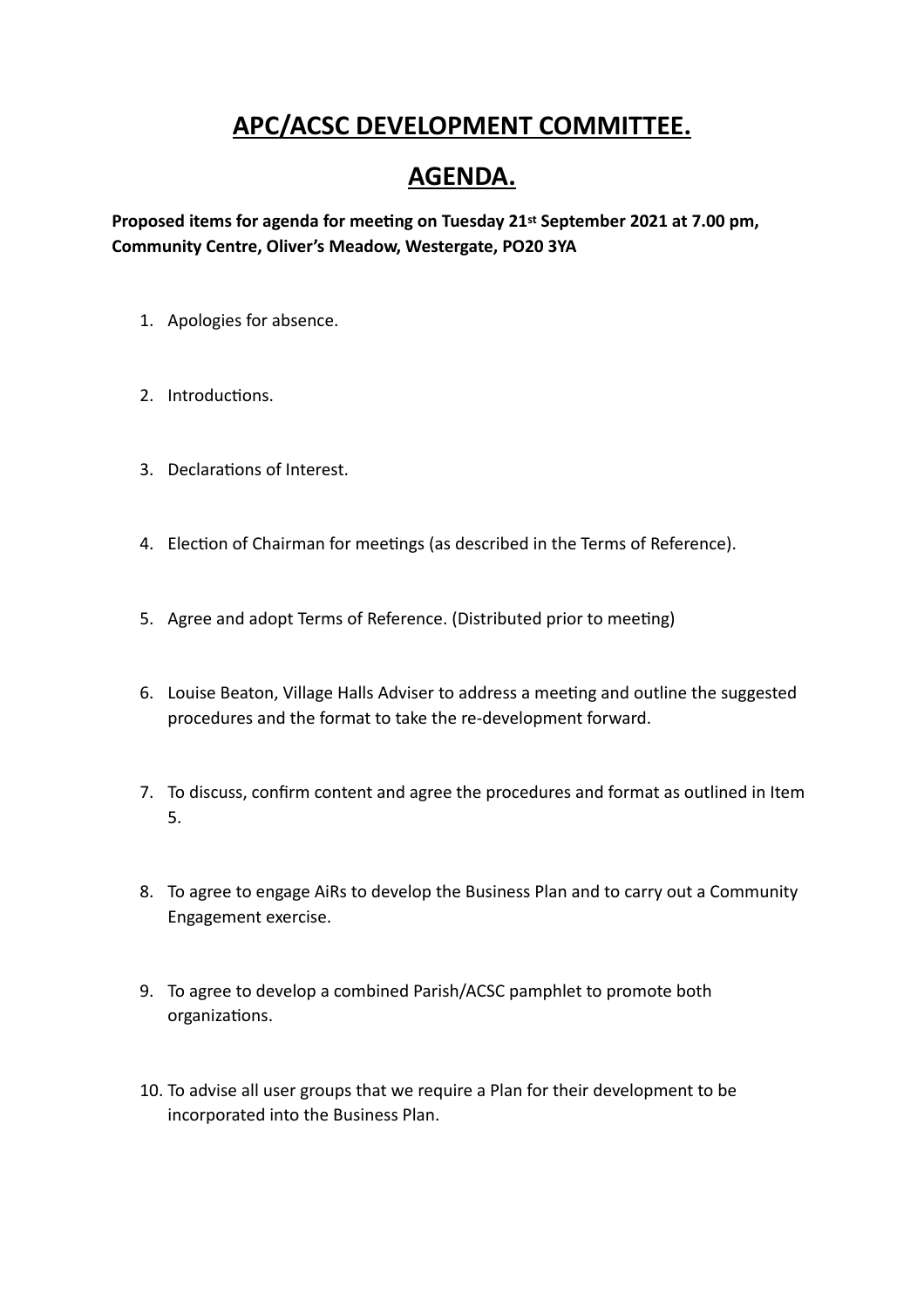11. To agree specific dates to achieve the actions in items 5,6,7,8.

12. To agree the following bi-monthly meeting dates:

 16 November 2021 18 January 2022 15 March 2022 17 May 2022

Other dates to be agreed at Full Council following AGM 2022.

13. To agree the format of future agendas.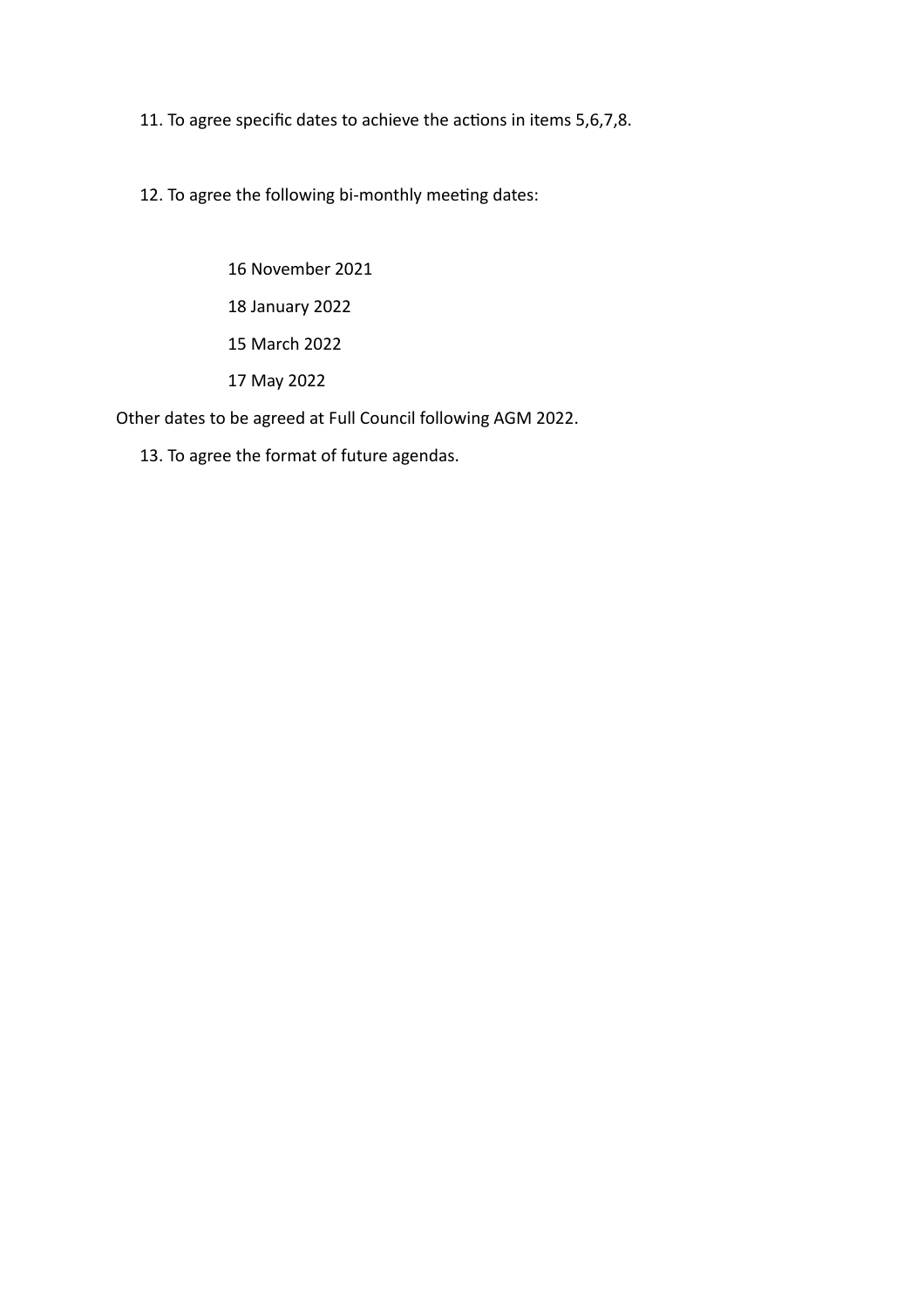# Aldingbourne Parish Council and Aldingbourne Community Sports Centre Development Committee. (Hereafter referred to as APC/ACSC Development Committee).

### Proposed Terms of Reference

#### THE COMMITTEE.

This committee will report to the APC Full Council and the ACSC Trustees meeting as required.

#### PURPOSE.

The purpose of the Committee in an advisory role to bring forward all the proposed improvements, refurbishment, upgrading and additional capacity to provide an enhanced Community facility to serve the present membership of the user groups and to promote to the increasing numbers of residents the quality facilities that are on offer.

#### THE SCOPE.

The scope of the Committee will be to improve all areas of the ACSC complex, including, but not limited to the external sporting activities, the internal sporting and recreational activities. To enhance the internal and external appearance of all buildings and to ensure all refurbishment, add-on building and upgrading works are sympathetic and are complimentary to the activities that are undertaken at the site.

#### AUTHORITY.

The Committee will be responsible for discussing and taking into consideration all suggestions, visions and plans for the future, to fairly assess the viability (in partnership with an approved Architect/Project Manager), expected useage and financial expenditure and to agree an overall strategy for the development of the Complex and to produce a Business Plan and programme of projected works. To also discuss and agree all individual/sections of proposed improvements and to seek approval of the Parish Council as principal owners.

#### MEMBERSHIP.

The Committee membership will comprise the Parish Council's Chairman, Vice-Chairman, Chairman of Planning and the Parish Councillor representative to ACSC. It will also consist of the ACSC Chairman, Vice-Chairman, Secretary and Treasurer. A Chairman, Vice-Chairman will be elected at the inaugural meeting for a specific duration or on a meeting by meeting basis. Whichever is agreed the other option to be disregarded in these Terms of Reference.

#### MEETING ARRANGEMENTS.

Meetings will be held in the Community Hall in the ACSC building on the third Tuesday, Bimonthly (suggested dates to be agreed). The meetings will be conducted along similar lines to Parish meetings, conducted by the Chairman, to be elected at the inaugural meeting, a